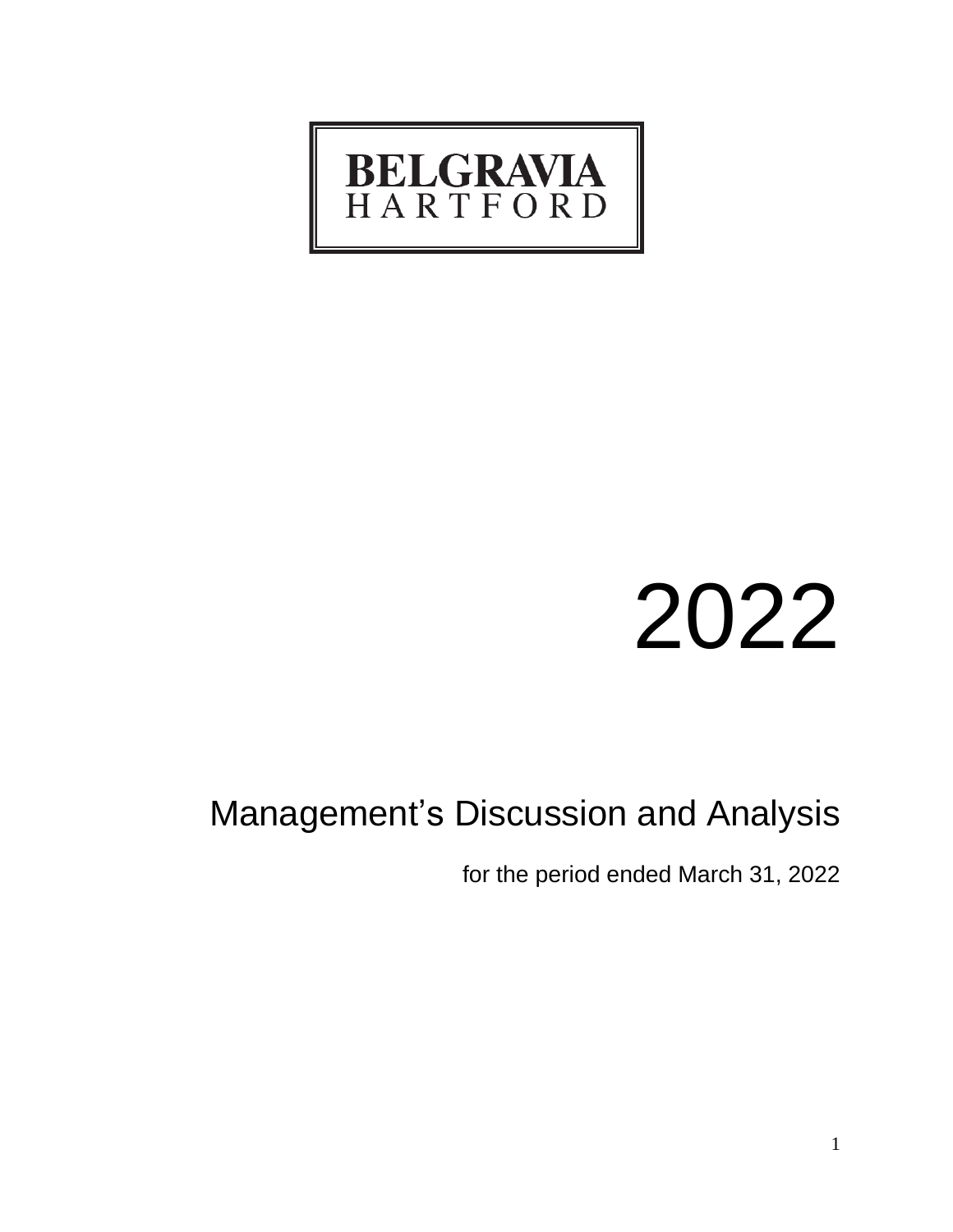# Form 51-102F1 – For the Period ended March 31, 2022

# **Management's Discussion and Analysis**

# **Belgravia Hartford Capital Inc.**

# **Hereinafter called "Belgravia" or the "Company"**

# **(Containing information up to and including May 25, 2022)**

# **Description of Management's Discussion and Analysis**

This Management's Discussion and Analysis ("MD&A") should be read in conjunction with the unaudited condensed consolidated interim financial statements of the Corporation for the period ended March 31, 2022 and audited consolidated financial statements of the Company for the year ended December 31, 2021. This MD&A was prepared as at May 25, 2022. This MD&A contains forward-looking information and statements, which are based on the conclusions of management. The forward-looking information and statements are only made as of the date of this MD&A.

All financial information is presented in Canadian dollars unless otherwise stated. All references to a year refer to the year-ended on December 31 of that year, and all references to a quarter refer to the quarter ended on March 31 of that year. The Company is a reporting issuer in Alberta, British Columbia, Ontario, Saskatchewan, Manitoba, New Brunswick, Nova Scotia, Prince Edward Island, Newfoundland and the Northwest Territories.

Unless otherwise noted, financial results are reported in accordance with International Financial Reporting Standards ("IFRS"). Further details are included in Note 2 of condensed consolidated interim financial statements for the three months ended March 31, 2022.

Additional information related to the Company is available on SEDAR at [www.sedar.com](http://www.sedar.com/) and on the Company's website at www.belgraviahartford.com.

# **Company Overview**

Belgravia Hartford Capital Inc. ("Belgravia" or the "Company") formerly Belgravia Capital International Inc., was incorporated under the Canada Business Corporations Act on November 8, 2002 and has continued into British Columbia from the jurisdiction of Canada on December 20, 2019. Belgravia focused on its three core business divisions: Incubation, Investments, and Royalty & Management Services. All three divisions are high risk and expose the Company's shareholders to significant risk. Belgravia's Incubation division will develop new companies in specific sectors. Belgravia Holdings, the Investments division, provides merchant banking services and invests in a portfolio of private and public companies with a focus on resources, technology, and healthcare. The Royalty and Management Services division has developed a targeted royalty and fee income model and will provide services to support the development of early-stage companies, while taking steps to ensure it receives the water royalties owned by the Company. Belgravia is a corporation governed by the Business Corporation Act (British Columbia). The shares of the Company are listed on the Canadian Securities Exchange ("CSE") under the ticker symbol BLGV. The Company's registered office is located at #3-3185 Via Centrale, Kelowna, BC V1V 2A7.

The Company may obtain financing through access to public and private equity markets, debt and partnerships or joint ventures.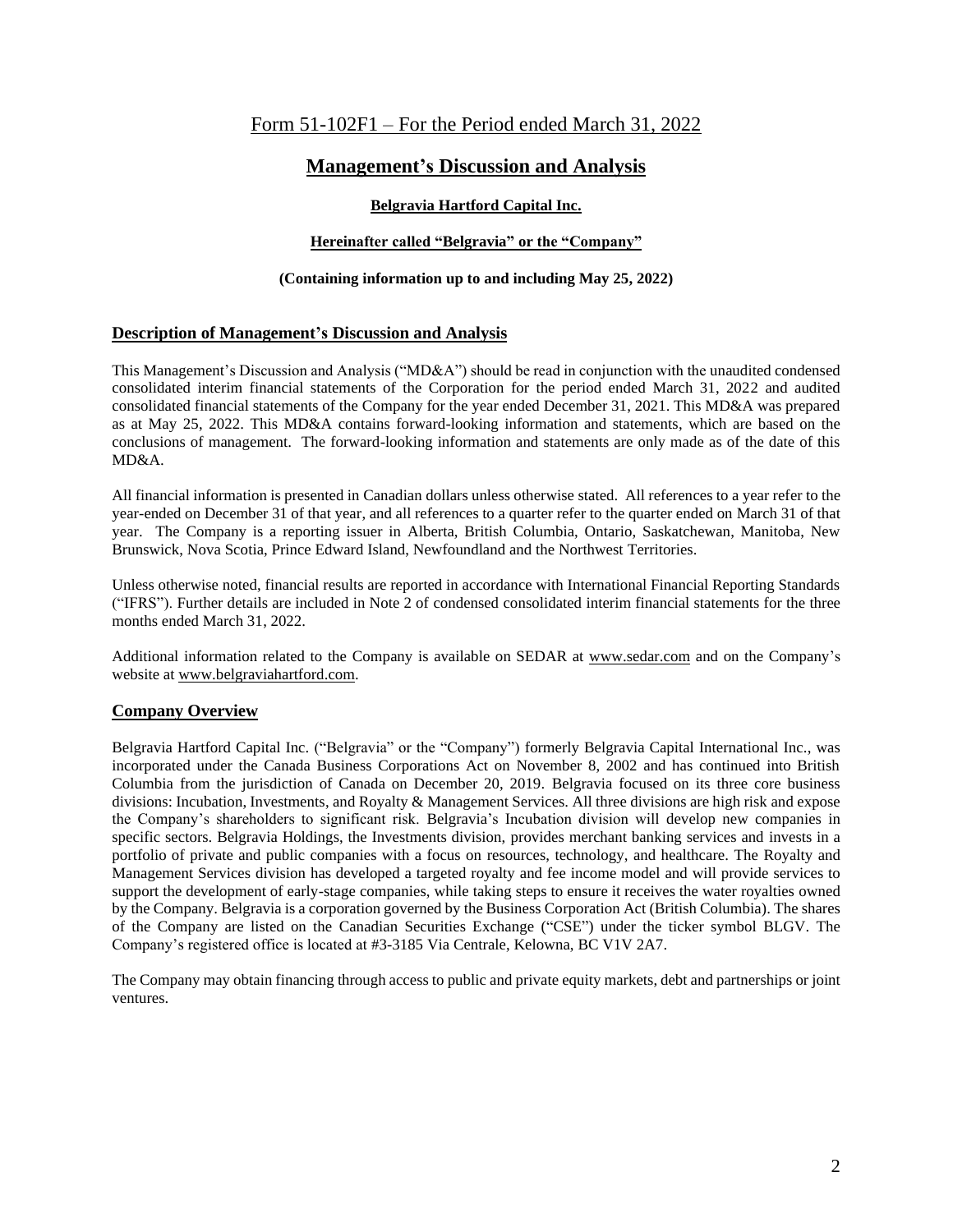Belgravia owns 100% of Belgravia Hartford Gold Assets Corp. (formerly Intercontinental Potash Corp.) ("ICP"), a Canadian company involved in resource exploration and mine development. On November 30, 2009, the Company completed a reverse-takeover ("RTO") with ICP. Legally, Belgravia is the parent of ICP, but for financial reporting purposes, Belgravia is considered to be a continuation of ICP. Belgravia was consolidated commencing on December 1, 2009.

# **Forward-Looking Statements**

This MD&A includes certain statements that may be deemed "forward-looking statements" as defined under applicable securities law. Other than statements of historical facts, statements in this discussion including, but not limited to, statements that address future research and investment plans and expected or anticipated events or developments are forward-looking statements. Factors that could cause actual results to differ materially from those in forward-looking statements include, but are not limited to, market prices, continued availability of capital and financing, general economic, market or business conditions, statements regarding planned investment activities  $\&$ related returns, trends in the markets, research and development activities, the potential value of royalties from water and other resources, technological advancement, competition, other statements that are not historical facts, and the risk factors identified herein. These forward-looking statements are subject to numerous risks and uncertainties, certain of which are beyond the control of the Company, including, but not limited to, changes in market trends, capital markets, the completion, results and timing of research undertaken by the Company, risks associated with natural resource assets and investments, commodity prices, industry conditions, dependence upon regulatory, environmental, and governmental approvals, the uncertainty of obtaining additional financing. Other risks that could impact the Company's performance are described within this MD&A. These factors could also impact the Company's performance in the future and cause variances from period to period. Although the Company believes the expectations expressed in any forward-looking statement are based on reasonable assumptions, investors are cautioned that any such statements are not guarantees of future performance and those actual results or developments may differ materially from those projected in the forward-looking statements.

# **Management's Responsibility for Financial Statements**

The Company's management is responsible for the presentation and preparation of consolidated financial statements and the MD&A. The consolidated financial statements have been prepared in accordance with IFRS. The MD&A has been prepared in accordance with the requirements of securities regulators, including National Instrument 51-102 of the Canadian Securities Administrators.

# **Summary of Quarterly Results**

Selected quarterly financial information of the Company for the quarters ended March 31, 2022 is as follows:

### **Table of Results for the Quarters to March 31, 2022**

|                               |    | $31-Mar$<br>2022 |   | $31 - Dec$<br>2021 |    | $30-Sep$<br>2021 |     | $30 - Jun$<br>2021 |
|-------------------------------|----|------------------|---|--------------------|----|------------------|-----|--------------------|
| Total assets                  | \$ | 12,180,224       | S | 12,789,753         | S  | 13,362,976       | S   | 16,378,136         |
| Property, plant and equipment | \$ | 27               | S | 4,312              | -S | 61,211           | S   | 61,338             |
| <b>Working capital</b>        | S  | 11,636,751       | S | 12,431,677         | S  | 12,526,148       | S   | 15,667,716         |
| Equity                        | \$ | 11,719,778       | S | 12,510,239         | \$ | 13,056,057       | S   | 16,053,829         |
| Interest income               | \$ | 4,196            |   | 16,067             | S  | 14,625           | \$  | 14,631             |
| Net loss                      | \$ | $(781,703)$ \$   |   | (300, 638)         | S  | (2,891,556)      |     | (845, 425)         |
| Basic loss per share          | \$ | $(0.02)$ \$      |   | $(0.01)$ \$        |    | (0.06)           | - S | (0.02)             |
| Fully diluted loss per share  | \$ | (0.02)           | S | (0.01)             |    | (0.06)           |     | (0.02)             |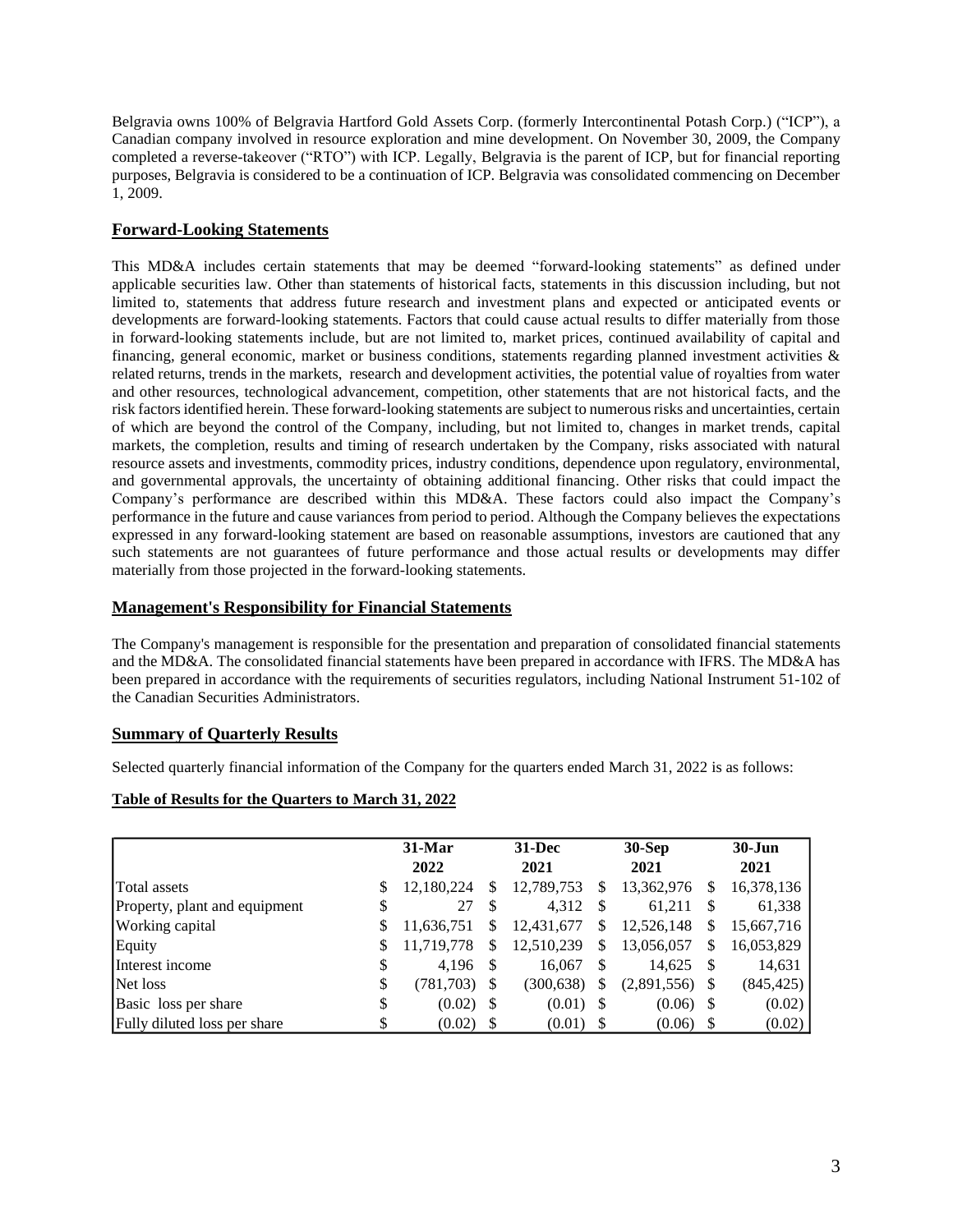Selected quarterly financial information of the Company for the quarters ended March 31, 2021 is as follows:

|                                       |    | $31-Mar$<br>2021 |    | $31 - Dec$<br>2020 |      | <b>Sep 30</b><br>2020 |               | June 30<br>2020 |
|---------------------------------------|----|------------------|----|--------------------|------|-----------------------|---------------|-----------------|
|                                       |    |                  |    |                    |      |                       |               |                 |
| Total assets                          | S  | 15,343,579       | S  | 15,533,053         | S    | 16,627,389            | S             | 9,480,890       |
| Equipment                             | \$ | 57,800           |    | 4,151              |      | 4,481                 | \$            | 4,812           |
| <b>Working capital</b>                | \$ | 14,816,563       | S  | 15,339,980         | S    | 16,421,168            | S             | 9,263,463       |
| Shareholders' equity                  | \$ | 15,218,466       | \$ | 15,348,160         | S    | 16,485,358            | \$            | 9,350,464       |
| Interest income                       | \$ | 78,007           | \$ | 4,178              | - \$ | 5                     | <sup>\$</sup> | 31              |
| Net income (loss)                     | \$ | (55,884)         | S  | (2,063,325)        |      | 7,134,894             | S             | 3,399,414       |
| Basic income (loss) per share         | \$ | $(0.00)$ \$      |    | (0.05)             | - \$ | 0.18                  | S             | 0.08            |
| Fully diluted income (loss) per share | \$ | (0.00)           |    | (0.05)             |      | 0.18                  |               | 0.08            |

#### **Table of Results for the Quarters to March 31, 2021**

### **Results of Operations for the Quarter ended March 31, 2022**

The Company did not generate operating revenue during the quarter ended March 31, 2022 other than management services consulting fees. The Company also earned investment and interest income.

#### **Office and Administration Expenses**

Administration and related costs amounted to \$188,650 (2021 – \$181,464) for the quarter. This included director fees, annual general meeting, insurance, telephone, postage and courier, dues and subscriptions, stationery, repairs and maintenance, utilities and related costs.

Business development and market development spending for the quarter was \$94,147 (2021 - \$nil). Business developments costs include activities related to exploring new investment strategies.

Consulting fees in the quarter were  $$32,088 (2021 - $130,300)$ ; this was mostly in respect of strategy, management and capital markets consulting.

Depreciation during the quarter amounted to \$485 (2021 - \$351). This relates to depreciation of computer equipment.

Investor relations cost in the quarter was  $$12,803$  ( $2021 - $54,791$ ). This amount is for expenses related to offsite events, conferences and roadshows, meetings with shareholders and potential shareholders, and other investor relations activities.

Professional fees of \$276,414 (2021 – \$83,703) for the quarter were incurred in respect of auditing costs, other accounting costs, and legal costs.

Regulatory fees including transfer agent and filing fees and CSE fees were \$6,863 (2021 - \$10,278). This is for transfer agent and other stock exchange listing fees and securities filings.

Rent and storage in the quarter were \$27,705 (2021 - \$20,180). This is for rental offices in Toronto and Kelowna.

Travel, including related costs, for the quarter amounted to  $$41,848$  (2021 – \$1,443) and were composed of such costs not specifically related to investor relations and business development.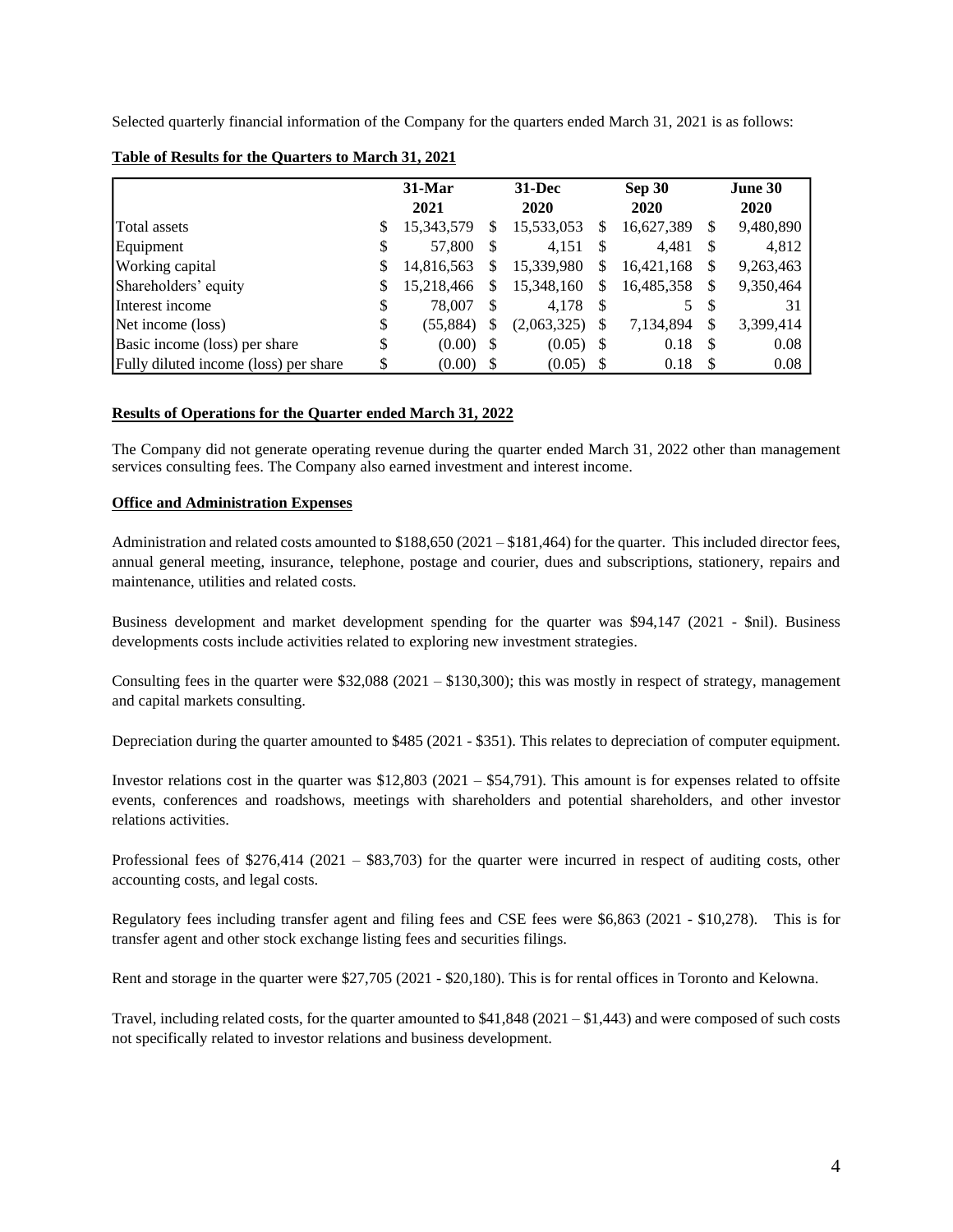Wages and benefits for the quarter amounted to \$275,666 (2021 – \$315,781). This amount included the compensation and employment related costs of the President and Chief Executive Officer, Chief Financial Officer, Chief Operating Officer, Controller, management and administrative staff.

Management services revenue for the quarter was \$15,000 (2021 - \$nil).

Interest income for the quarter was \$4,196 (2021 - \$78,007).

#### **Investment Portfolio**

The Company invests in a diversified portfolio of private and public companies and money market & bond funds with a focus on commodities and natural resources and, on an opportunistic basis, resources with a goal to provide a riskappropriate return to its shareholders through capital gains in accordance with the Company's investment guidelines.

As at March 31, 2022, fair value of the investments was \$11,335,821 (2021 - \$14,781,277). This includes the value of equity investments of \$9,369,298 (2021 - \$11,717,968), debt instruments of \$305,638 (2021 - \$325,000), and value of warrants of \$1,660,885 (2021 - \$2,738,309).

During the quarter ended March 31, 2022, the Company exercised certain investment warrants and recorded a loss of \$184,988 (2021 – gain \$66,406).

During the quarter ended March 31, 2022, the Company purchased investments totalling \$2,558,462 (2021 – \$1,724,522) and sold certain of its investments for proceeds totalling \$4,003,248 (2021 - \$2,851,876) and recognized a loss of \$238,845 (2021 – gain \$938,351).

During the quarter ended March 31, 2022, the Company recorded an unrealized gain of \$785,293 (2021 – unrealized loss \$805,557) for equity investments and an unrealized loss of \$135,786 (2021 – unrealized gain \$569,298) for warrants.

As at May 25, 2022, Belgravia holds twelve investments: nine public and three private company. The value of the investments in private companies might only be realized if those companies are sold or if they go public to create liquidity.

### *Azincourt Energy Corp. (TSX-V: AAZ):*

On April 22, 2022 Azincourt Energy Corp. consolidated its common shares on the bases of one (1) new-postconsolidation common share for every two and a half (2.5) pre-consolidation common shares. Currently Belgravia owns 2,784,220 shares of Azincourt Energy Corp. ("Azincourt") representing approximately 1% of its outstanding shares. Azincourt has uranium exploration projects in the Athabasca Basin, Saskatchewan, Canada, and lithium/uranium projects on the Picotani Plateau, Peru.

*Blackrock Silver Corp. (TSX-V:BRC):*

Belgravia owns 4,376,000 shares of Blackrock Silver Corp. ("Blackrock") representing approximately 3% of the outstanding common shares. Blackrock's main asset is the Silver Cloud and Tonopah West projects in Nevada.

### *Imperial Mining Group Ltd. (TSX-V: IPG):*

Belgravia owns 4,542,166 shares of Imperial Mining Group Ltd. ("Imperial") representing approximately 3% of its outstanding shares. Imperial holds immediate, high-impact, drill-ready gold, copper-zinc and scandium-niobiumtantalum deposit opportunities in Québec.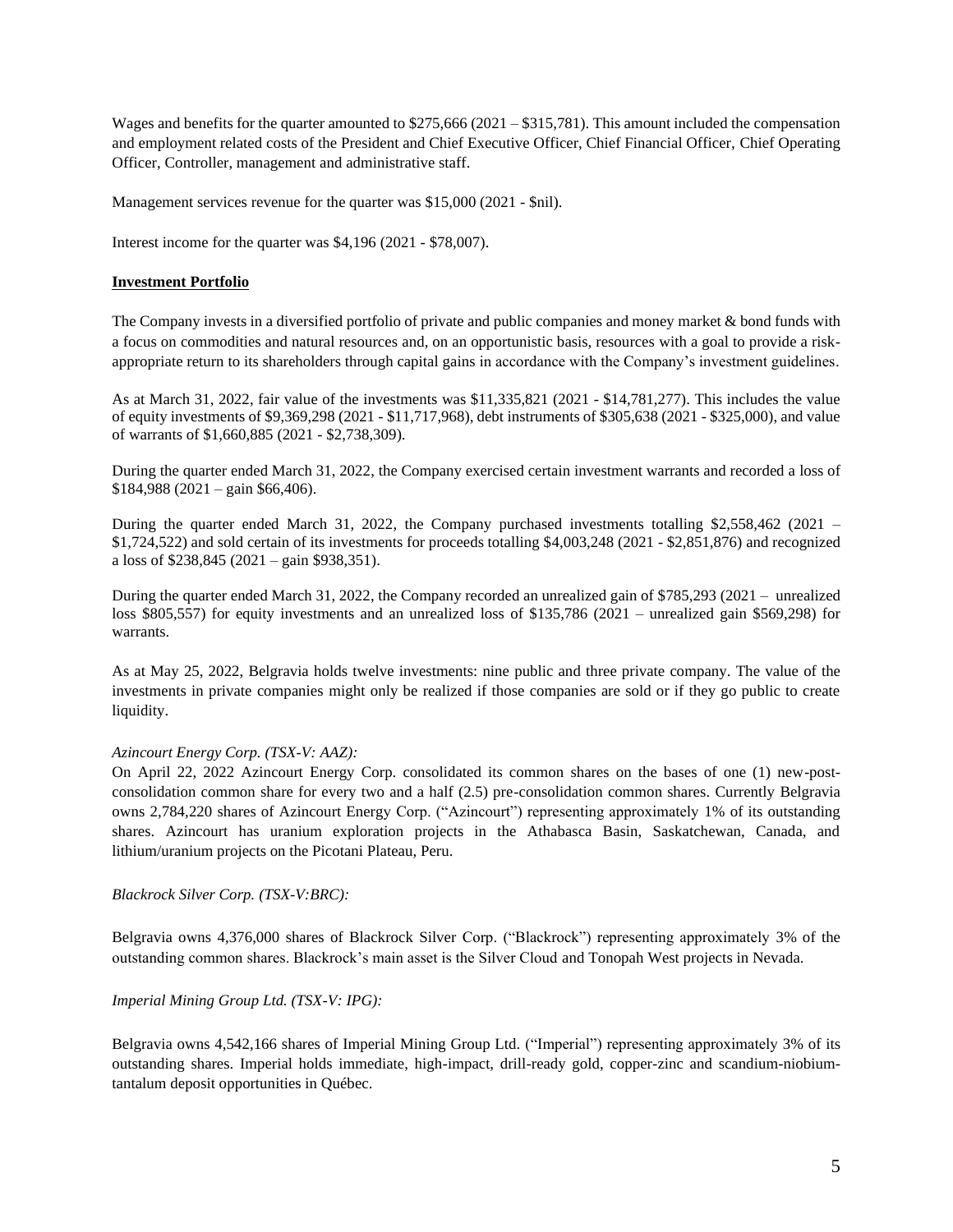# *Dragonfly Capital Corp. (TSX-V: DRC-H.V):*

Belgravia owns 3,333,333 shares of Dragonfly Capital Corp. ("Dragonfly"). Dragonfly is a Capital Pool Company as defined by the policies of the TSXV. The Company's principal business activity is to identify and evaluate opportunities for acquisition of assets or business. The Company is headquartered in Vancouver, British Columbia.

# **Royalty & Management Services Division:**

In the first three months of 2022, \$15,000 (2020 - \$nil) has been recognized as management services revenue. These services are in respect to business strategy, capital markets, public disclosure, governance, accounting, finance, and corporate personnel. Belgravia generally offers these advisory services, mentoring, and access to the Belgravia's network to its investees in order to help these companies succeed and develop, which results in increases to the value of Belgravia's investment. The Company uses consultants as needed to provide services under these management services agreements.

There is no assurance that the Company will continue to earn management services revenue as each agreement is negotiated on a one-off basis and generally for a period of less than 12 months. These revenues come from high risk companies that may default on payments under the management services agreements.

The Company is entitled to receive USD\$12.2 million of anticipated water and mineral royalties from its previouslyowned Ochoa project. Belgravia is actively pursuing these royalties through the retention of a legal advisor. No royalties have been received to date and there is no assurance that these royalties will ever be received.

# **Financings**

During the period ended March 31, 2022, the Company issued nil common shares.

During the period ended March 31, 2021, the Company issued nil common shares.

### **Liquidity and Capital Resources**

At March 31, 2022, the Company's working capital was \$11,636,751 (2021 – \$14,816,563). Investments in private and junior public companies that are included in working capital may not be liquid in the short term and present greater risk to Belgravia and its shareholders. The sources of cash in the period included cash from the management services consulting fees, proceeds from the sale of investments, and interest earned on cash in the bank accounts.

The consolidated financial statements for the quarter ended March 31, 2022, have been prepared on a going concern basis, which contemplates the realization of assets and the discharge of liabilities in the normal course of business for the foreseeable future. This MD&A does not give effect to any adjustment which would be necessary should the Company be unable to continue as a going concern and therefore, be required to realize its assets and discharge its liabilities in other than the normal course of business and at amounts different from those reflected in this MD&A.

### **Transactions with Related Parties**

During the quarter ended March 31, 2022, the Company entered into the following transactions with related parties:

- a) Paid or accrued short-term employee benefits \$173,000 (2021 \$210,000), of which \$110,000 (2021 \$65,000) was for Mehdi Azodi, \$30,000 (2021 - \$90.000) was for Paul Kania, and \$33,000 (2021 - \$55,000) was for Deena Siblock.
- b) Paid or accrued directors' fees, included in administrative costs, of \$151,250 (2021 \$151,250), of which \$37,500 (2021 - \$37,500) was for Ernest Angelo, \$37,500 (2021 - \$37,500) was for Knute Lee, \$37,500 (2021- \$37,500) was for Pierre Pettigrew, and \$38,750 (2021 - \$38,750) was for John Stubbs.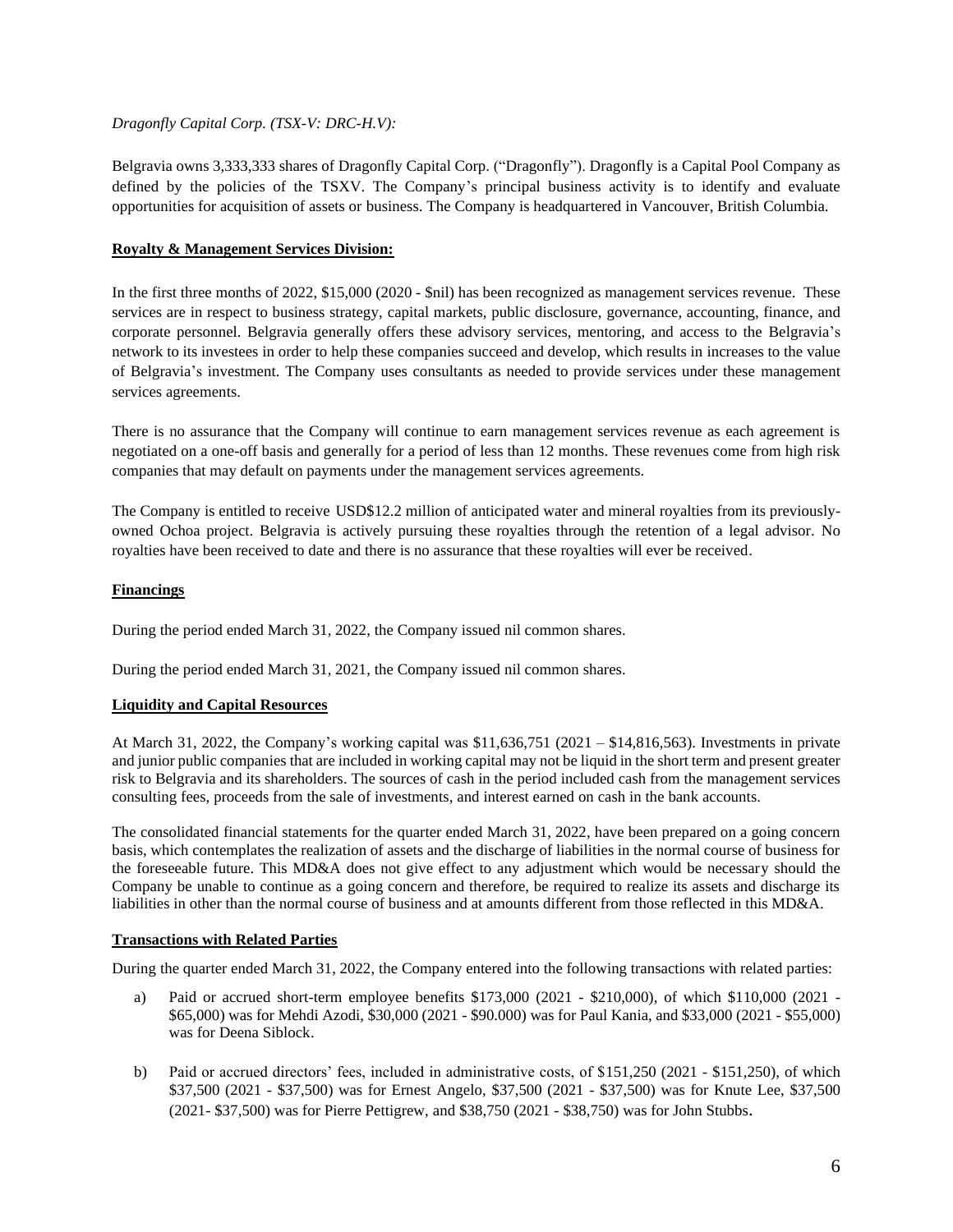c) Included in accounts payable as at March 31, 2022 is \$nil (2021- \$2,992) due to key management personnel, which includes officers and directors and corporations controlled by officers and directors.

Key management personnel compensation (including senior officers and directors of the Company):

|                         | Ouarter ended  |  |                |  |  |
|-------------------------|----------------|--|----------------|--|--|
|                         | March 31, 2022 |  | March 31, 2021 |  |  |
| Short-term benefits $*$ | 173,000        |  | 210,000        |  |  |
| Directors' fees $**$    | 151.250        |  | 151,250        |  |  |
| Total remuneration      | 324,250        |  | 361,250        |  |  |

\* Amounts are included within wages and benefits on the statement of loss and comprehensive loss.

\*\* Amounts are included within administration on the statement of loss and comprehensive loss.

# **Financial Instruments**

International Financial Reporting Standards 7, Financial Instruments: Disclosures, establishes a fair value hierarchy that reflects the significance of the inputs used in making the measurements. The fair value hierarchy has the following levels:

Level 1 - quoted prices (unadjusted) in active markets for identical assets or liabilities;

Level 2 - inputs other than quoted prices included in Level 1 that are observable for the asset or liability, either directly (i.e. as prices) or indirectly (i.e. derived from prices); and

Level 3 - inputs for the asset or liability that are not based on observable market data (unobservable inputs).

The Company's financial instruments include cash and cash equivalents, investments, receivables, accounts payable and accrued liabilities.

Cash is measured at fair value using level one as the basis for measurement in the fair value hierarchy. Investments in public companies, mutual funds, money market funds and fixed income funds are measured at level one while investments in warrants and private companies are measured at level three. The warrant liability and embedded derivative are categorized as level three. The carrying value of receivables, accounts payable and accrued liabilities and employment liability approximate fair value because of the short-term nature of these instruments.

# **Other**

### **Outstanding Share data as May 25, 2022:**

On February 23, 2021, the Company initiated its Normal Course Issuer Bid ("NCIB") to repurchase up to 2,008,963 post-Consolidation shares, representing 5% of the issued and outstanding common shares. Between March 25, 2021, and February 1, 2022, the Company has purchased for cancellation the maximum number of common shares for a total of 2,008,963 common shares at a volume weighted average price of \$0.185 per Common Share, resulting in a total investment of \$371,168.

On February 3, 2022, the Company renewed its NCIB to acquire up to 2,354,014 of its Common Shares, representing 5% if its issued and outstanding common shares. As of May 25, 2022, under this new NCIB, the Company has purchased a total of 727,500 common shares at a volume weighted average price of \$0.136 per Common Share, resulting in a total investment of \$99,106. The NCIB will terminate on the earlier of February 23, 2023, and the date on which the maximum number of Common Shares that can be acquired pursuant to the NCIB have been purchased. Any common shares purchased pursuant to the NCIB will be cancelled by the Company.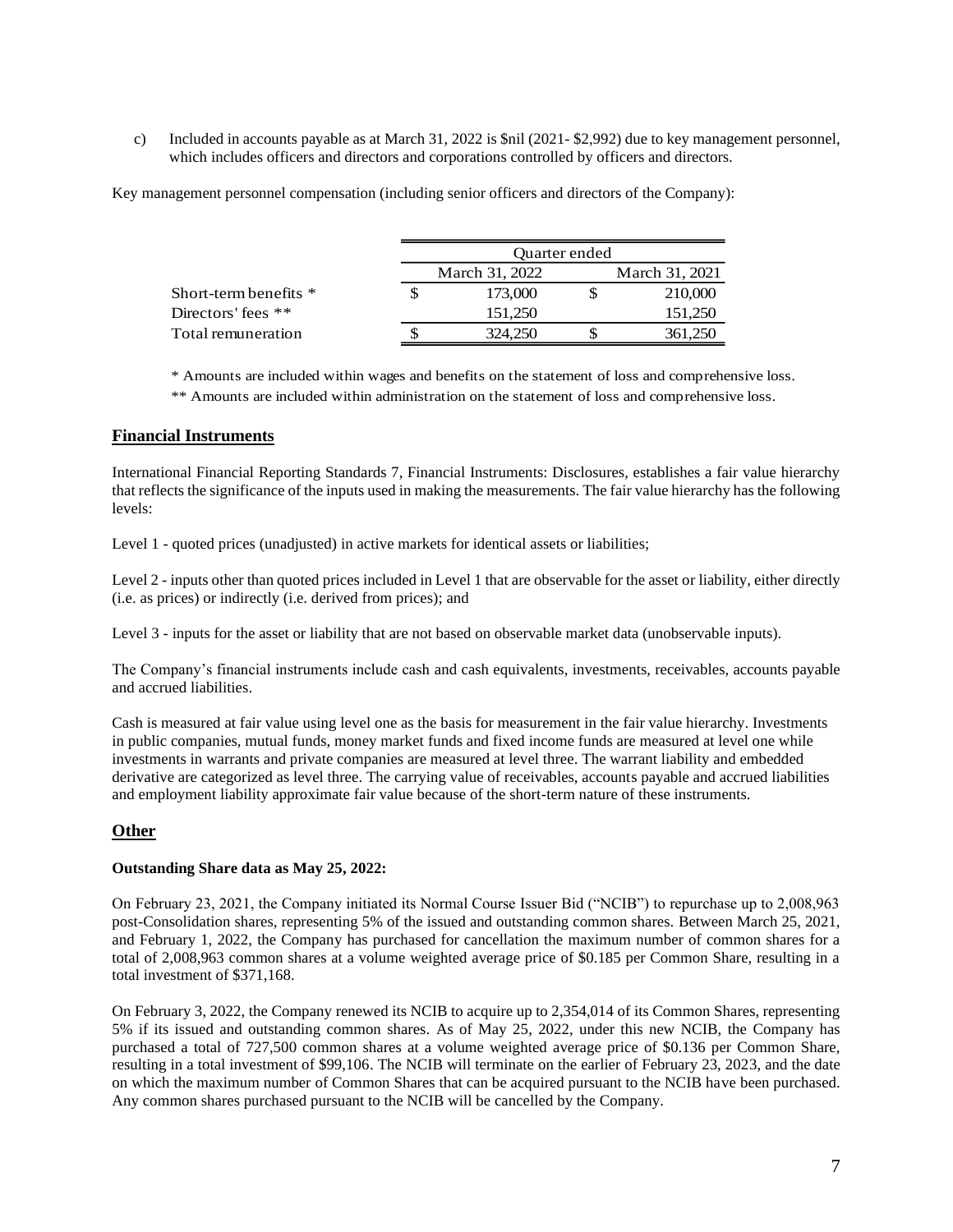(a) Authorized and issued share capital at May 25, 2022:

| Class  | Par Value    | Authorized | <b>Issued Number</b> |  |
|--------|--------------|------------|----------------------|--|
| Common | No Par Value | Unlimited  | 45.352.785           |  |

(b) Summary of Options outstanding as at May 25, 2022:

| Number of Options | <b>Exercise Price</b> | <b>Expiry Date</b> |
|-------------------|-----------------------|--------------------|
| 200,000           | \$0.50                | October 1, 2022    |
| 500,000           | \$0.17                | February 1, 2024   |
| 926,000           | \$0.50                | October 1, 2025    |
| 1,626,000         |                       |                    |

#### **Accounting Principles**

The financial statements have been prepared in accordance with IFRS.

The policies and estimates are considered appropriate under the circumstances but are subject to judgments and uncertainties inherent in the financial reporting process. See also Note 2 in the condensed consolidated interim financial statements for the period ended March 31, 2022 and also the audited consolidated financial statements for the year ended December 31, 2021 for additional detail on accounting principles.

#### **Foreign currency translation**

The consolidated financial statements are presented in Canadian dollars.

Transactions in foreign currencies are translated into the entity's functional currency at the exchange rates at the date of the transactions. Monetary assets and liabilities of the Company's operations denominated in a currency other than the Canadian dollar are translated using the exchange rates prevailing at the date of the statement of financial position. Non-monetary items that are measured in terms of historical cost in a foreign currency are translated using the exchange rates in effect at the date of the underlying transaction, except for depreciation related to non-monetary assets, which is translated at historical exchange rates. Exchange differences are recognized in the statements of loss and comprehensive loss in the quarter in which they occur.

#### **Risks and Uncertainties**

#### **Credit risk**

The Company's credit risk is primarily attributable to cash and cash equivalents and receivables. The Company has no significant concentration of credit risk arising from operations. Cash is held at reputable financial institutions, from which management believes the risk of loss to be remote. Receivables consist primarily of amounts due from government agencies, from loans outstanding to employees and consultants, and from management services clients, which the Company believes will be fully collected, however there is a risk of non-payment from the management services clients.

#### **Liquidity risk**

As at March 31, 2022, the Company had a cash balance of \$563,356 to settle current liabilities of \$460,446. The Company also has \$11,256,621 in current investments that can be easily liquidated to cash. The Company is not subject to liquidity risk.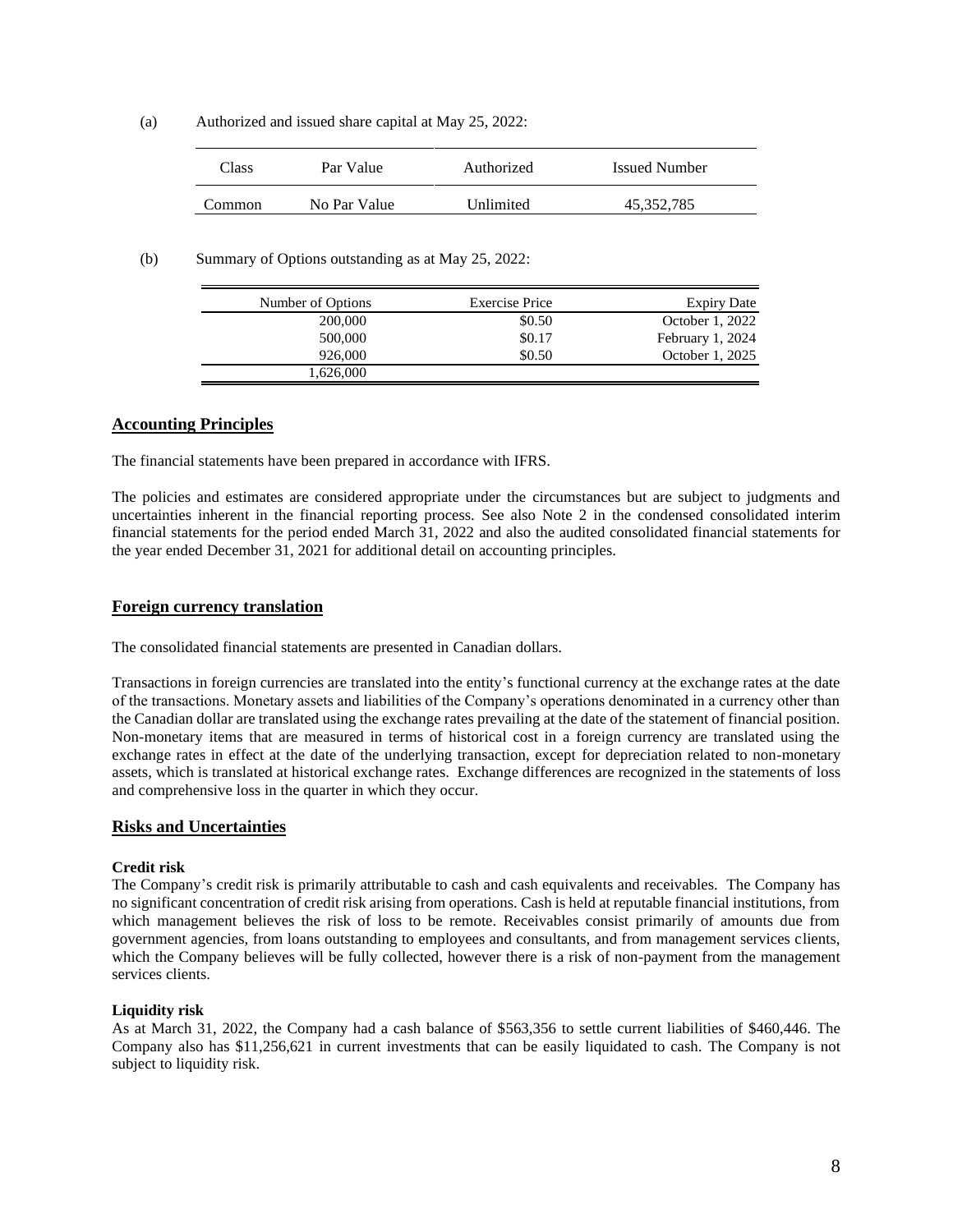#### **Interest rate risk**

The Company has cash balances subject to fluctuations in the prime rate. The Company's current policy is to invest some of excess cash in investment-grade highly liquid demand deposit certificates issued by its banking institutions. The Company periodically monitors the investments it makes and is satisfied with the credit ratings of its banks. Management believes that interest rate risk is remote as cash deposits are payable on demand and the Company currently does not carry interest bearing debt at floating rates. Fluctuations in interest rates may impact the value of the Company's investments in publicly traded common shares and investments in floating rate debt and deposits.

#### **Foreign currency risk**

The Company's functional currency is the Canadian dollar; however, there are few transactions in U.S. dollars and the Company keeps some of its cash in US currency. The Company is exposed to financial risk arising from fluctuations in foreign exchange rates and the degree of volatility in these rates. The Company does not use derivative instruments to reduce its exposure to foreign currency risk. A 10% change in the foreign exchange rate would have had an approximate \$17,500 impact on foreign exchange gain or loss.

#### **Market and Investment risk**

Market risk is the risk that the fair value of, or future cash flows from, the Company's financial instruments will fluctuate due to changes in market prices. The value of financial instruments can be affected by changes in interest rates, foreign exchange rates, and equity and commodity prices. The Company is exposed to market risk in trading its investments and unfavourable market conditions could result in dispositions of investments at less than favourable prices. The amounts at which the Company's publicly-traded investments could be disposed of currently may differ from their carrying values based on market quotes, as the value at which significant ownership positions are sold is often different than the quoted market price due to a variety of factors such as premiums paid for large blocks or discounts due to illiquidity. Additionally, current market prices may differ significantly from the historical prices used to calculate fair value for the purposes of the Company's financial statements. The Company's investments are accounted for at fair value and are sensitive to changes in market bid prices, such that market trends and changes in market prices result in a proportionate change in the carrying value of the Company's investments.

The Company's results of operations and financial condition are dependent upon the market value of the securities that comprise the Company's investment portfolio. Market value can be reflective of the actual or anticipated operating results of the Company's portfolio companies and/or the general market conditions that affect the sectors in which the Company invests. The Company's investments are primarily concentrated in the junior healthcare, natural resource, and technology industries, which results in exposure to higher volatility and risk than broader market investments and indexes. The value of any or all of the Company's investments could become zero in the future. There are various factors that could have a negative impact on investee companies and thereby have an adverse effect on the Company. Additionally, the Company's investments are mostly in small-cap businesses which the Company believes exhibit potential for growth and sustainable cash flows but which may not ever mature or generate the returns the Company expects or may require a number of years to do so. Technology and resource companies may never achieve success. This may create an irregular pattern in the Company's revenues (if any). Macro factors such as fluctuations in commodity prices and global political, economic and market conditions could have an adverse effect on one or more sectors to which the Company is exposed, thereby negatively impacting one or more of the portfolio companies concurrently. Company-specific risks could have an adverse effect on one or more of the Company's portfolio companies at any point in time. Company-specific and industry-specific risks which materially adversely affect the Company's investments may have a materially adverse impact on its operating results.

The Company holds investments in private and publicly-traded equity securities. Market prices for equity securities are subject to fluctuation and consequently the amount realized in the subsequent sale of an investment may significantly differ from the reported market value. Investments in securities of public companies are subject to volatility in the share prices of the companies. There can be no assurance that an active trading market for any of the subject shares is sustainable. The trading prices of the subject securities could be subject to wide fluctuations in response to various factors beyond the control of the Company, including quarterly variations in the subject entities' results of operations, changes in earnings (if any), estimates by analysts, conditions in the industry of the subject companies and general market or economic conditions. In recent years, equity markets have experienced extreme price and volume fluctuations. These fluctuations have had a substantial effect on market prices, often unrelated to the operating performance of the specific companies. Such market fluctuations could adversely affect the market price of the Company's investments and significantly negatively impact upon the Company's operating results.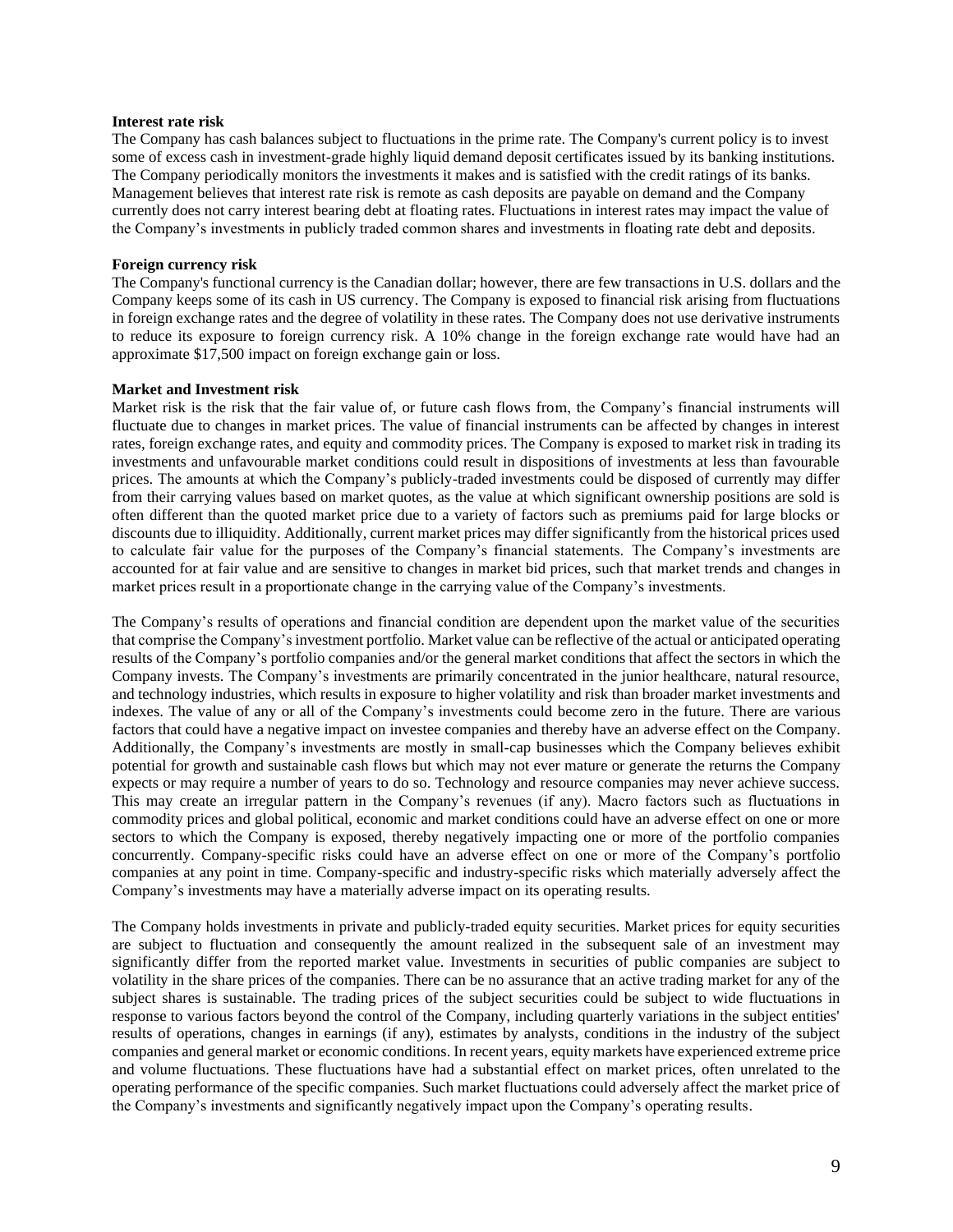Some investments may not be very liquid, and dispositions may take time or may be sold at less than market prices. The amounts at which the Company's private company investments could be disposed of currently may differ from their carrying values since there is no active market to dispose of these investments. Investments in private issuers cannot be resold without a prospectus, an available exemption or an appropriate ruling under relevant securities legislation and there may not be any market for such securities. These limitations may impair the Company's ability to react quickly to market conditions or negotiate the most favourable terms for exiting such investments. Investments in private issuers may offer relatively high potential returns but will also be subject to a relatively high degree of risk. There can be no assurance that a public market will develop for any of the Company's private company investments or that the Company will otherwise be able to realize a return on such investments. The Company also invests in illiquid securities of public issuers. A considerable period of time may elapse between the time a decision is made to sell such securities and the time the Company is able to do so, and the value of such securities could decline during such period. Illiquid investments are subject to various risks, particularly the risk that the Company will be unable to realize the Company's investment objectives by sale or other disposition at attractive prices or otherwise be unable to complete any exit strategy. In some cases, the Company may be prohibited by contract or by law from selling such securities for a period of time or otherwise be restricted from disposing of such securities. Furthermore, the types of investments made may require a substantial length of time to liquidate.

Investments may include debt instruments and equity securities of companies that Belgravia does not control. These instruments and securities may be acquired by the Company in the secondary market or through purchases of securities from the issuer. Any such investment is subject to the risk that the company in which the investment is made may make business, financial or management decisions with which the Company does not agree or that the majority stakeholders or the management of the company may take risks or otherwise act in a manner that does not serve the Company's interests. If any of the foregoing were to occur, the values of investments could decrease and the Company's financial condition, results of operations and cash flow could suffer as a result.

A 10% change in the fair values of the Company's investments at March 31, 2022 would have an \$1,134,000 impact on results from operations.

#### **Operating History and Expected Losses**

The Company has a limited history of operations and no material earnings to date and there can be no assurance that the business of the Company will be successful or profitable. No dividends have been paid to date. Payment of any future dividends, if any, will be at the discretion of the Company's board of directors.

The Company may need additional funding to complete its short and long-term objectives. The ability of the Company to raise such financing in the future will depend on the prevailing market conditions, as well as the business performance of the Company. Global financial conditions are subject to high volatility, thus access to public financing may be negatively impacted. There can be no assurances that the Company will be successful in its efforts to raise additional financing on terms satisfactory to the Company. The market price of the Company's shares at any given point in time may not accurately reflect the long-term value. If adequate funds are not available or not available on acceptable terms, the Company may not be able to take advantage of opportunities, to develop new projects or to otherwise respond to competitive pressures.

#### **Growth Management**

In executing the Company's business plan for the future, there will be significant pressure on management, operations and technical resources. The Company anticipates that its operating and personnel costs will increase in the future. In order to manage its growth, the Company will have to increase the number of its technical and operational employees and efficiently manage its employees, while at the same time efficiently maintaining a large number of relationships with third parties.

#### **Regulatory & Legal Risks**

The Company is subject to a number of technological challenges and requirements and can be subject to the regulations and standards imposed by applicable regulatory agencies.

Various federal, state or provincial and local laws govern the Company's business in the jurisdictions in which it operates or proposes to operate, or to which it exports or proposes to export our products, including laws and regulations relating to health and safety, conduct of operations and the production, management, transportation,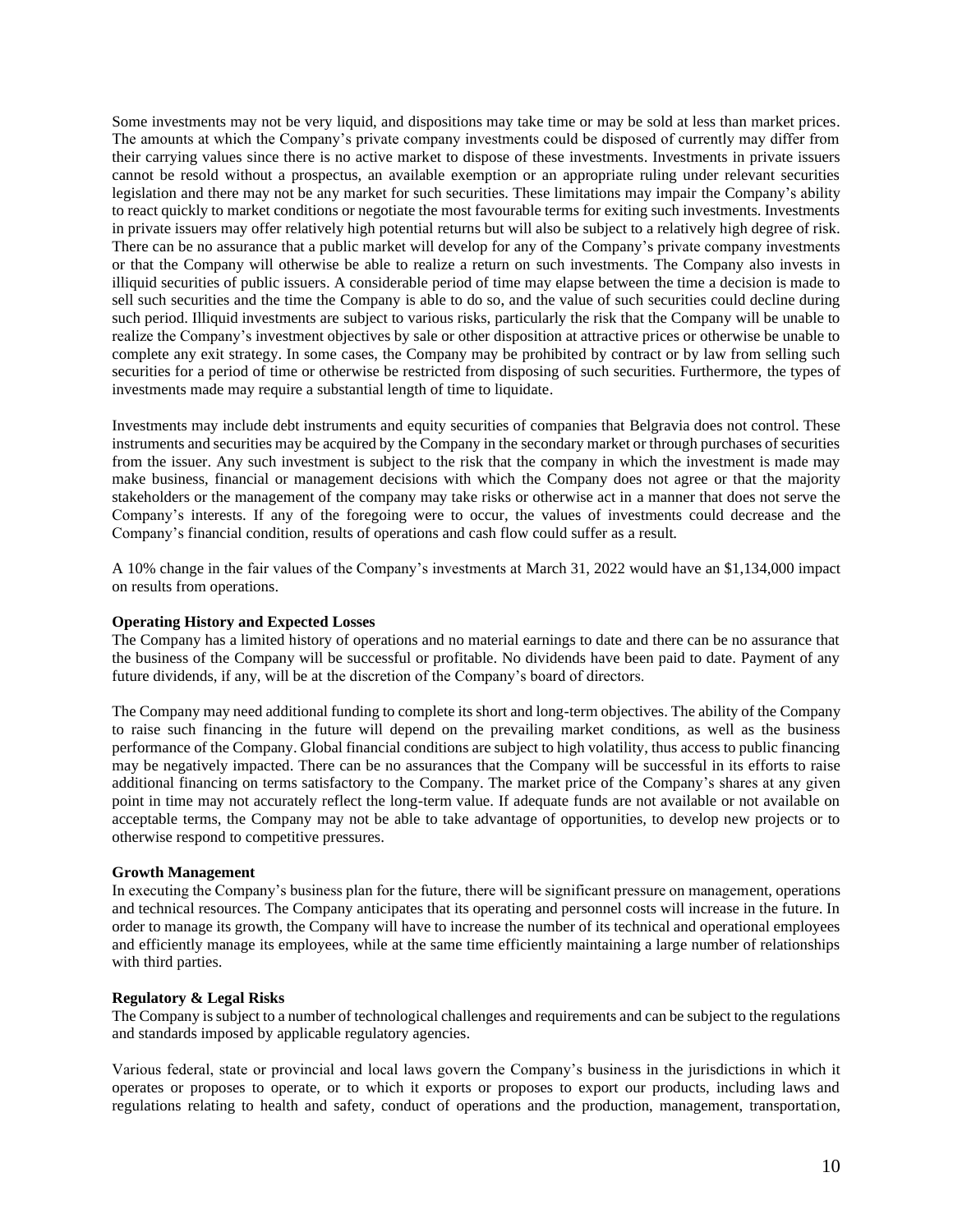storage and disposal of its products and of certain material used in its operations. Compliance with these laws and regulations requires concurrent compliance with complex federal, provincial or state and local laws. These laws change frequently and may be difficult to interpret and apply. Compliance with these laws and regulations requires the investment of significant financial and managerial resources, and a determination that it is not in compliance with these laws and regulations could harm its brand image and business. Moreover, it is impossible for the Company to predict the cost or effect of such laws, regulations or guidelines upon its future operations. Changes to these laws or regulations could negatively affect the Company's competitive position within our industry and the markets in which it operates

#### **Reliance on Key Personnel and Advisors**

The Company relies heavily on its officers and is dependent upon the services of key executives, including the Chief Executive Officer. The loss of their services may have a material adverse effect on the business of the Company. There can be no assurance that one or all of the employees of, and contractors engaged by, the Company will continue in the employ of, or in a consulting capacity to, the Company or that they will not set up competing businesses or accept positions with competitors. There is no guarantee that certain employees of, and contractors to, the Company who have access to confidential information will not disclose the confidential information.

#### **Litigation**

The Company may become party to litigation from time to time in the ordinary course of business which could adversely affect its business. Should any litigation in which the Company becomes involved be determined against the Company, such a decision could adversely affect the Company's ability to continue operating and the value of the common shares of the Company and could use significant resources. Even if the Company is involved in litigation and wins, litigation can redirect significant Company resources, including the time and attention of management and available working capital. Litigation may also create a negative perception of the Company's brand.

Belgravia continues its litigation against Tartisan Nickel Corp. ("Tartisan"), a company in which Belgravia currently holds nil common shares, and D. Mark Appleby. In the lawsuit, Belgravia claims for damages in the amount of \$750,000 for negligent misrepresentation and breach of contract. Belgravia entered into a management services agreement with Tartisan (the "MSA") to provide services and for which Tartisan was required to pay Belgravia amounts totalling \$150,000. Tartisan has paid only \$50,000 of this amount in breach of the MSA. These services included, but were not limited to, adding one board member, capital markets advisory, digital marketing, and corporate governance. A statement of defence and counterclaim seeking \$1,050,000 in damages plus costs of the action was received by the Company on July 19, 2018. Currently, the Company has requested for the examination of the discovery. Based upon the answers received from Tartisan, the Company is confident that Tartisan's claims are without merit.

On June 20, 2019 Belgravia filed an Application for a Bankruptcy Order against Zonetail Inc. in the Ontario Superior Court of Justice (in Bankruptcy and Insolvency) on the basis that Zonetail has ceased to have met its liabilities as they become due including the promissory note in the amount of \$325,000 owed to Belgravia. Belgravia instructed its counsel to demand payment of the promissory note on November 1, 2019. Zonetail commenced an action against Belgravia alleging damages in excess of \$6 million. On December 18, 2019 Belgravia filed a Notice of Intent to Defend in the Ontario Superior Court of Justice (Commercial List). On September 28, 2020, Belgravia filed a Statement of Defence and Counterclaim against Zonetail Inc. seeking over \$2.85M CAD in damages alleging defamation, breach of contract and tortious interference. Belgravia seeks full payment of this promissory note with accrued 18% interest. On January 8, 2021, Belgravia's counsel provided notice to Zonetail that it would note Zonetail in default and seek a Default Judgment if Zonetail did not file a defence within 20 days. On January 28, 2021, Belgravia received the Zonetail Reply to Defence and Counterclaim and are reviewing same. On February 10, 2021, Belgravia served Zonetail with a Reply to the Defence to Counterclaim. On March 12, 2021, Belgravia served a motion for summary judgment to be heard in the Ontario Superior Court of Justice (Commercial List), seeking payment from Zonetail Inc. (TSX-V:Zone) on its promissory note in the amount of \$325,000 plus accumulating interest of 18% annually. Belgravia's legal position is that Zonetail has no right of set-off against amounts owed. On May 13, 2021, a judicial mediation was held in respect of the ongoing litigation with Zonetail, without resolution. Belgravia has since retained Osler Hoskin Harcourt in order to expedite and move towards trial. Case conference held October 12, 2021 in the Ontario Superior Court. Belgravia Hartford engaged in pre-trial discoveries in March 2022.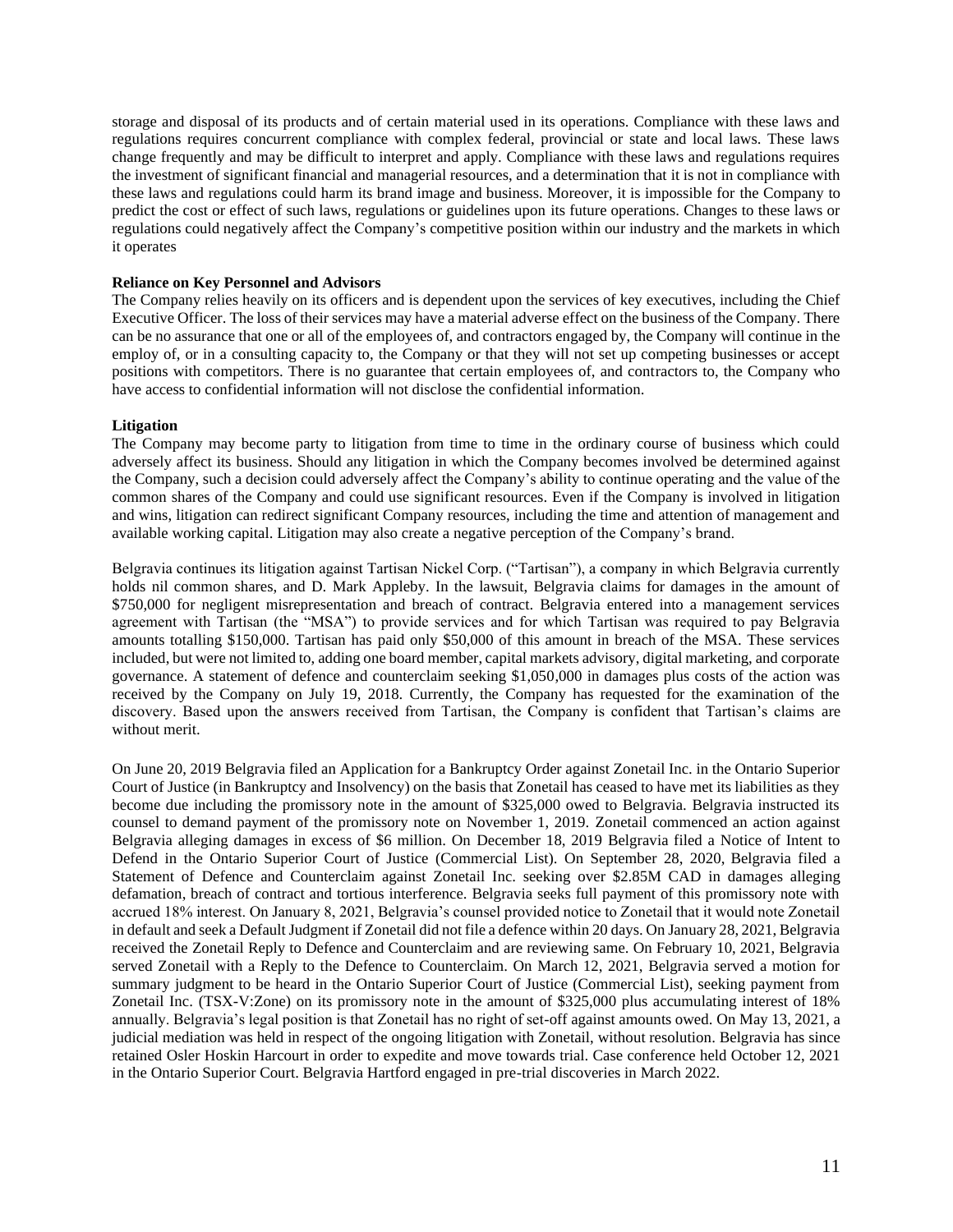On September 20, 2021, Belgravia Hartford Capital Inc. and Belgravia Hartford Gold Assets Corp. filed a lawsuit against PolyNatura Corp., an affiliate of Cartesian Capital Group, in the United States District Court for the District of New Mexico to recover an outstanding settlement payment in the amount of USD \$12.2 million. In 2017, the parties entered into a settlement agreement pursuant to which Belgravia agreed to sell its interest in the Ochoa potash asset to Cartesian related investors for a total of USD \$15 million, comprised of two initial payments totaling USD \$2.8M and two royalty streams with a value of USD \$12.2 million. Through the lawsuit, Belgravia seeks a declaration from the court that the agreement governing the royalty streams is void and unenforceable because it grants Cartesian unfettered discretion to decide whether to perform. Belgravia further alleges that Cartesian has breached the settlement agreement by failing to deliver a valid and enforceable royalty agreement or, in the alternative, is liable for unjust enrichment and/or promissory estoppel for retaining Belgravia's interest in the Ochoa potash asset without providing compensation for such interest. Belgravia seeks damages in the amount of USD \$12.2 million, which is the remaining amount owed for the sale of its interest in the Ochoa potash asset. To the extent the court finds that the agreement governing the royalty streams is in fact enforceable, however, Belgravia has alleged that PolyNatura has breached that agreement by failing to comply with its obligations thereunder and seeks damages in an amount to be determined at trial. Belgravia expects that the claims will be contested by PolyNatura, but to date, no answer or responsive pleading has been filed.

#### **COVID-19 (Coronavirus) Risk**

On March 11, 2021 the World Health Organization (WHO) declared COVID-19 (Coronavirus) outbreak a "pandemic", namely, the worldwide spread of a new disease. The Government of Ontario announced on March 17, 2021 that it made an order declaring a state of emergency in response to coronavirus and all provinces in Canada had declared a state of emergency and/or state of public health emergency.

The outbreak and multiple waves of illness continue to raise corporate governance concerns which come with inherent commercial and operational risks owing to disruptions to investee companies' supply chains and business interruptions, with a particularly salient impact on the stock markets and the Company's carrying values in investee companies in the mining resource and other sectors.

There is no assurance that the ripple effect of COVID-19 will not continue to affect Belgravia for a considerable period of time in the future.

#### **Global Political Conditions**

Macroeconomic and political factors including global wars can affect the securities markets and the holding values of Belgravia's securities as well as create supply chain interruptions and economic fallout globally.

#### **Other risks**

To the extent of the holdings of the Company through its subsidiaries, the Company will be dependent on the cash flows of these subsidiaries to meet its obligations, which cash flows may be constrained by applicable taxation and other restrictions.

Certain of the directors and officers of the Company also serve as directors and/or officers of other companies and, consequently, there exists the possibility for such directors and officers to be in a position of conflict.

There are specific risks associated with some of the industries in which the Company invests, including healthcare, technology, blockchain and natural resources.